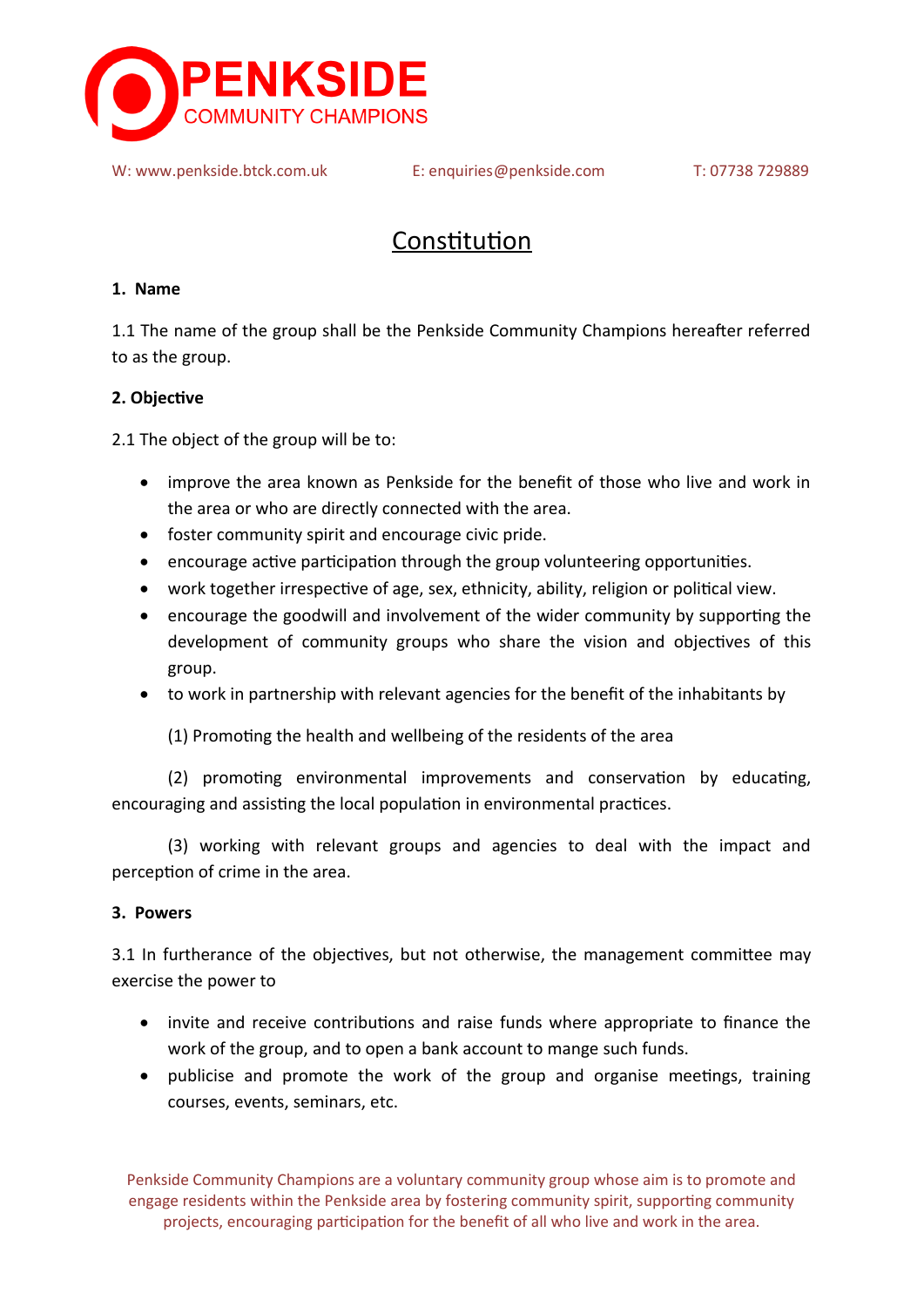

W: [www.penkside.btck.com.uk](http://www.penkside.btck.com.uk/) E: enquiries[@penkside.com](mailto:Penkside@gmail.com) T: 07738 729889

- work with groups of a similar nature and exchange information, advice and knowledge with them, including cooperation with other voluntary bodies, charities, statutory and non-statutory organisations.
- employ staff and volunteers (who shall be members of the management committee) as are necessary to conduct activities to meet the objectives.
- Take any form of action that is lawful, which is necessary to achieve the objectives of the group.

# **4. Membership**

4.1 Membership shall be open to anyone who has an interest in assisting the PCC to achieve its aim and is willing to adhere to the rules of group. Members will be required to sign a PCC agreement.

4.2 Where it is considered membership would be detrimental to the aims and activities of the group, the management committee shall have the power to refuse membership or may terminate or suspend the membership of any member by resolution passed at a meeting. Members shall have the right to appeal via an independent adjudicator determined by agreement of the management committee.

4.3 Any member of the group may resign his/her membership by providing the Secretary with written notice

#### **5. Management Committee**

5.1 The group shall be administered by a management committee of no less than three (3) people and no more than fifteen (15), who must be at least 18 years of age. Members will be elected for a period of up to one year, but may be re-elected at the group's AGM.

#### **6. Officers**

6.1 The group shall have a committee consisting of

- Chairperson
- Secretary
- Treasurer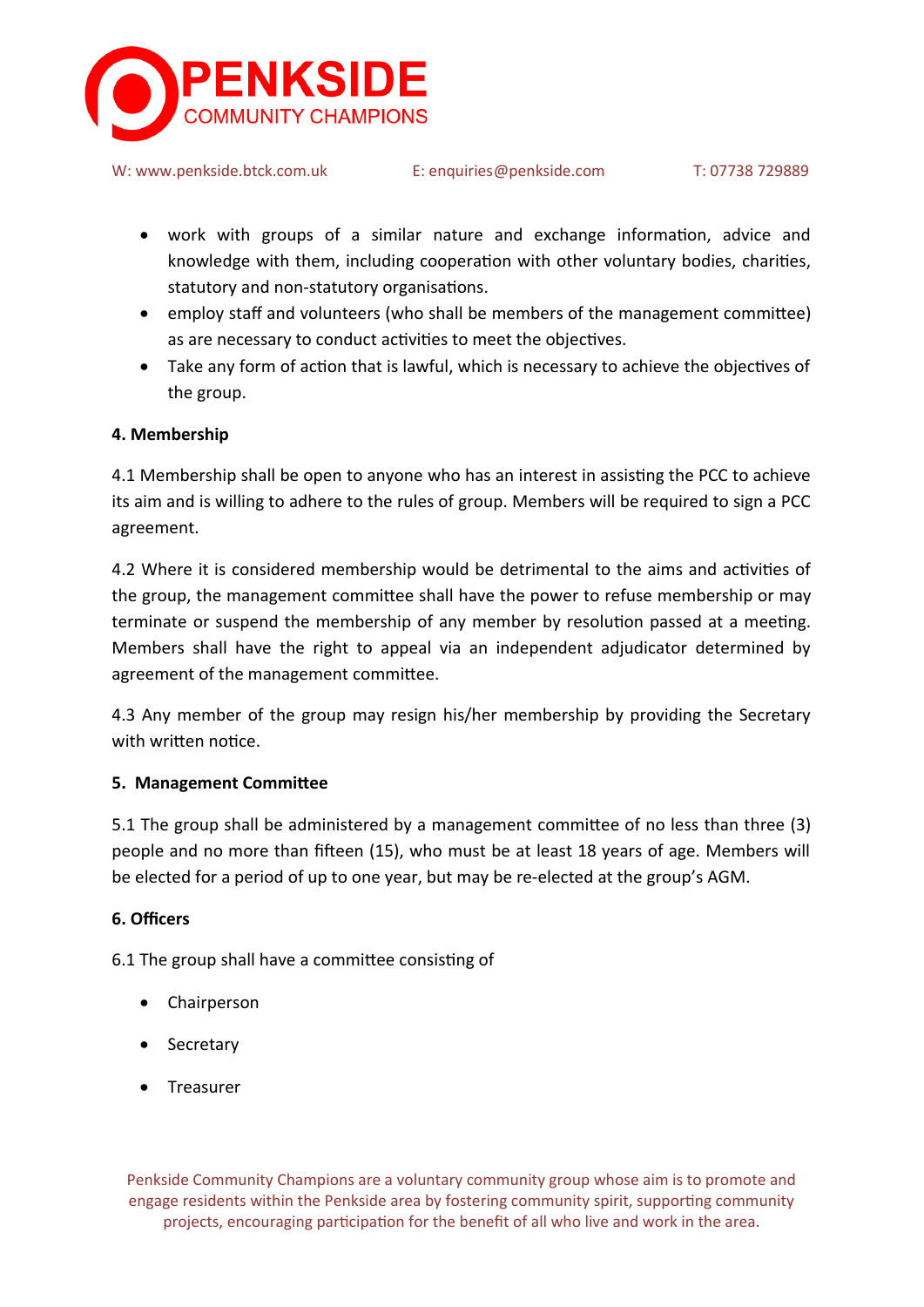

and any additional officers the group deems necessary at the meeting required to carry out the required activities.

#### **7. Meetings**

7.1 The committee shall meet at least three times a year. Meetings shall enable the group to discuss actions and monitor progress to date, and to consider future developments.

7.2 All members shall be given at least seven (7) days notice of when a meeting is due to take place, unless it is deemed as an emergency.

7.3. Two-thirds of committee members must be present in order for a meeting to take place.

7.4 It shall be the responsibility of the Chairperson to chair all meetings or a designated deputy in his/her absence. All meetings must be minuted and assessable to interested parties.

7.5 The AGM shall take place no later than three (3) months after the end of the financial year. At least fourteen days (14) notice must be given before the meeting takes place.

7.5 All members are entitled to vote at the AGM. Voting shall be made by a show of hands on a majority basis. In the case of a tied vote, the Chairperson or appointed deputy shall make the final decision.

#### **8. Finance**

8.1 Any money acquired by the group, including donations, contributions and bequests, shall be paid into an account operated by the management committee in the name of the group. All funds must be applied to the objectives of the group and for no other reason.

8.2 A bank account shall be opened in the name of the group. Any deeds, cheques, etc relating to the group bank account shall be signed by at least two (2) of the following committee members, Chairperson, Secretary, Treasurer.

8.3 Any income and expenditure shall be the responsibility of the treasurer who will be accountable to ensure funds are utilised effectively and that the group stays within budget. Official accounts shall be maintained and will be examined annually by an independent accountant who is not a member of the group. An annual financial report shall be presented at the AGM. The group accounting year shall run from  $1<sup>st</sup>$  April to  $31<sup>st</sup>$  March.